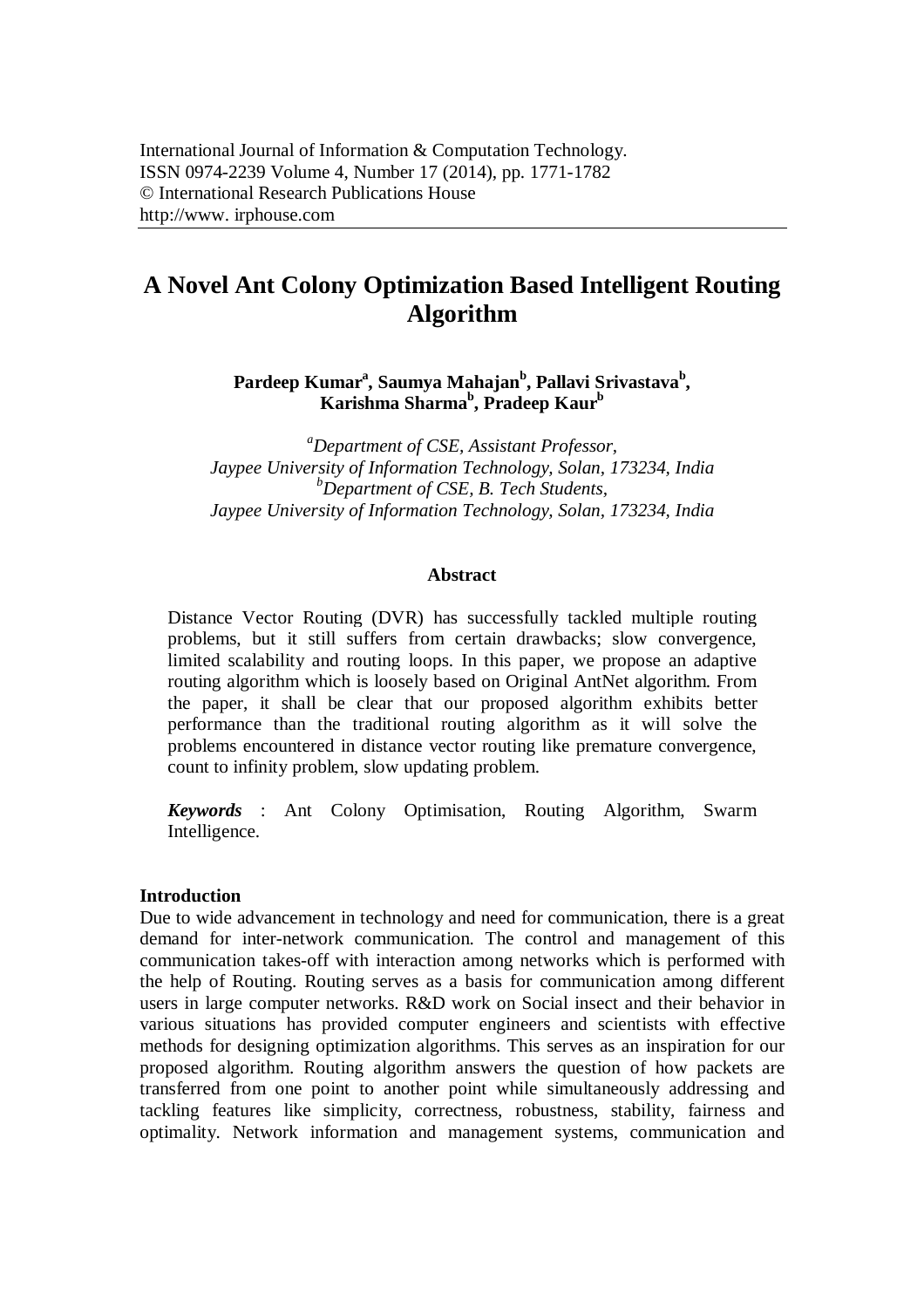telecommunication rely on a combination of routing algorithms, strategies and protocols to make sure the data sent is successfully transmitted and received while simultaneously choosing the best path, maximizing the efficiency and tackling the traffic problem. The growing size of networks and increasing demand on packet switched networks has created a demand of a new algorithm to tackle the current market needs. Routing is the task of directing units of data from their source to destination while optimizing various criteria. Optimization criteria can be the variability in delay undergone by data packets etc. An adaptive routing algorithm modifies its routing solution dynamically, in order to account for changes in the network, such as variations in the data traffic load or in the network topology.

Routing protocols in current scenario put on in widespread use (e. g. OSPF, RIP, EIGRP and BGP) are implemented through the information stored in routing tables available with each node in the network. Variations in a network are the result of change in traffic patterns, availability of new network resources or nodes and of removal, or failure of network resources. Adaptive routing algorithms for wired networks are traditionally developed using a *top-down approach*, where a well-known exact centralized algorithm for route calculation is adjusted to work in an adaptive, decentralized way [1]. A class of link-state routing protocol which includes widely applied OSPF protocol is an example of top-down approach. When each node locally monitors the current status of the links to all its neighbours it is said to be link-state routing. Periodically, it constructs a message packet which contains the local view, and forwarded it to all the other nodes in the network. A node receiving this message joins it with similar messages received from all other nodes, to obtain a complete view of the network. This complete view is then locally used to derive a weighted graph representation of the entire network and to calculate all the routes using Dijkstra's shortest path algorithm. This way, each node can perform routing based on a complete overview of the system, like a centralized computer system. Another example of the top-down approach is the class of *distance-vector* routing protocols, to which the Internet protocol RIP belongs. Distance-vector routing algorithm is based on the distributed bellman-ford algorithm [2]. This algorithm implements a distributed version of dynamic programming, which is a general solution method for optimization problems.

The basic idea behind dynamic programming is to recursively split a problem into sub problems, and to use the solutions to these sub problems to construct an optimal solution for the original problem [3]. Distance-vector routing implements dynamic programming in a distributed and asynchronous way. Nodes incrementally calculate estimates for the cost of the route to each possible destination based on estimates provided by neighbouring nodes. Periodically, each node sends its estimates out to its neighbours, so that they can update their own estimates again [4]. Each node periodically transmits its routing information to its neighbours and this information is used to maintain routing information for each possible destination node in the network at all times, this method of transmitting data is called dynamic or proactive approach. Another approach is of Reactive algorithms for adaptive routing as in this the routing information is gathered and maintained between pair of nodes that are the source and destination of nodes. In these algorithms, the search for routing information is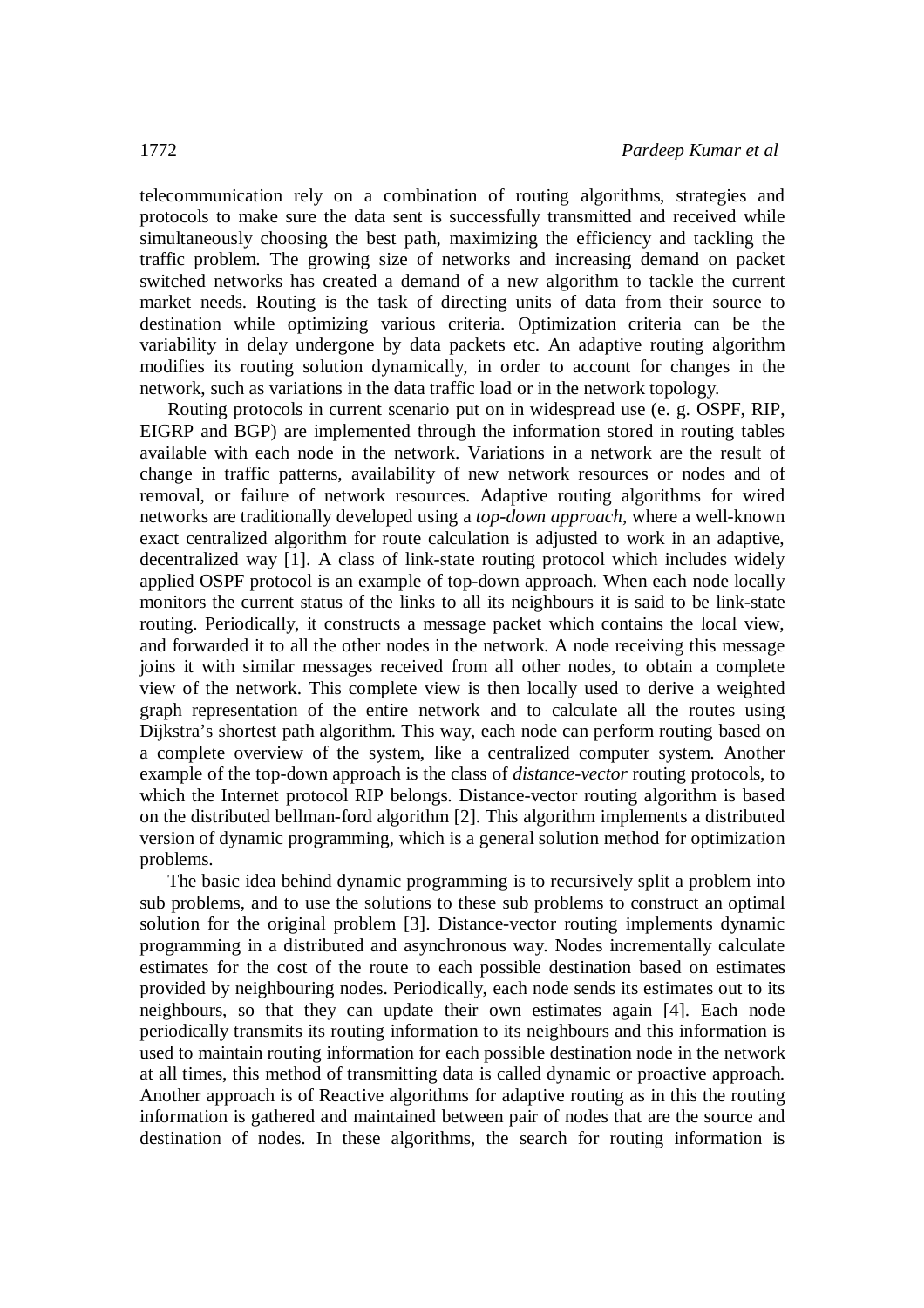initiated by source nodes that have packets to send to various unknown destinations. Each node in the network acts independently, and the routing result is obtained from this combination of individual results. This approach is bottom-up design approach. This design approach would be our fundamental step for implementation of routing algorithm.

## *1. 1 Swarm Intelligence*

The application of the SI paradigm which concerns here is the bottom-up design of system that showcases the organizational characteristics of original natural system. This organizational feature of natural system serves as a stem of inspiration. Swarm Intelligence is the discipline that deals with natural and artificial systems which is composed of individuals that coordinate using self-organization and hence eventually leading to decentralized control. In particular, the discipline focuses on the collective behaviours that result from the local interactions of the individuals with each other and with their environment [5]. Many systems in nature have been studied and analysed for many years some of which are like colonies of ants, schools of fish, flocks of birds, colonies of termites etc. Swarm intelligence can be classified according to different criteria.

Our Concern of study shall be to combine both the aspects of swarm intelligence i. e. natural and engineering. The analysis of the natural behaviour can be defined as the foraging behaviour of ants combined with the engineering aspect of swarm based data analysis, to be discussed in the later section.

Properties of a Swarm Intelligence System which make it suitable to work for the routing algorithms can be enumerated as : it is composed of many individuals; the individuals are relatively homogeneous (i. e., they are either all identical or they belong to a few typologies). The interactions among the individuals are based on simple behavioural rules that exploit only local information that the individuals exchange directly or via the environment (stigmergy). The overall behaviour of the system results from the interactions of individuals with each other and with their environment.

The characterizing property of a swarm intelligence system is its ability to act in a coordinated way without the presence of a coordinator or of an external controller. Many examples can be observed in nature of swarms that perform some collective behaviour without any individual controlling the group, or being aware of the overall group behaviour.

# *1. 2 Application of Ant Colony Optimization (ACO) to adaptive routing algorithm*

Swarm Intelligence can make a significant impact on efficiency of routing algorithm. The SI way of proceeding emphasizes a bottom-up modular design that relies on selforganization, redundancy and stochasticity in order to obtain the desired global response of the system. SI technique emphasizes on adding "intelligence" to the routers without affecting packets. A social insect metaphor provides a ground in which routing table and data packet exists but, in addition to that, new control packets are introduced that interact to keep the contents of routing table up to date. Our main focus will be on the Ant Colony Optimization (ACO) in the domain of swarm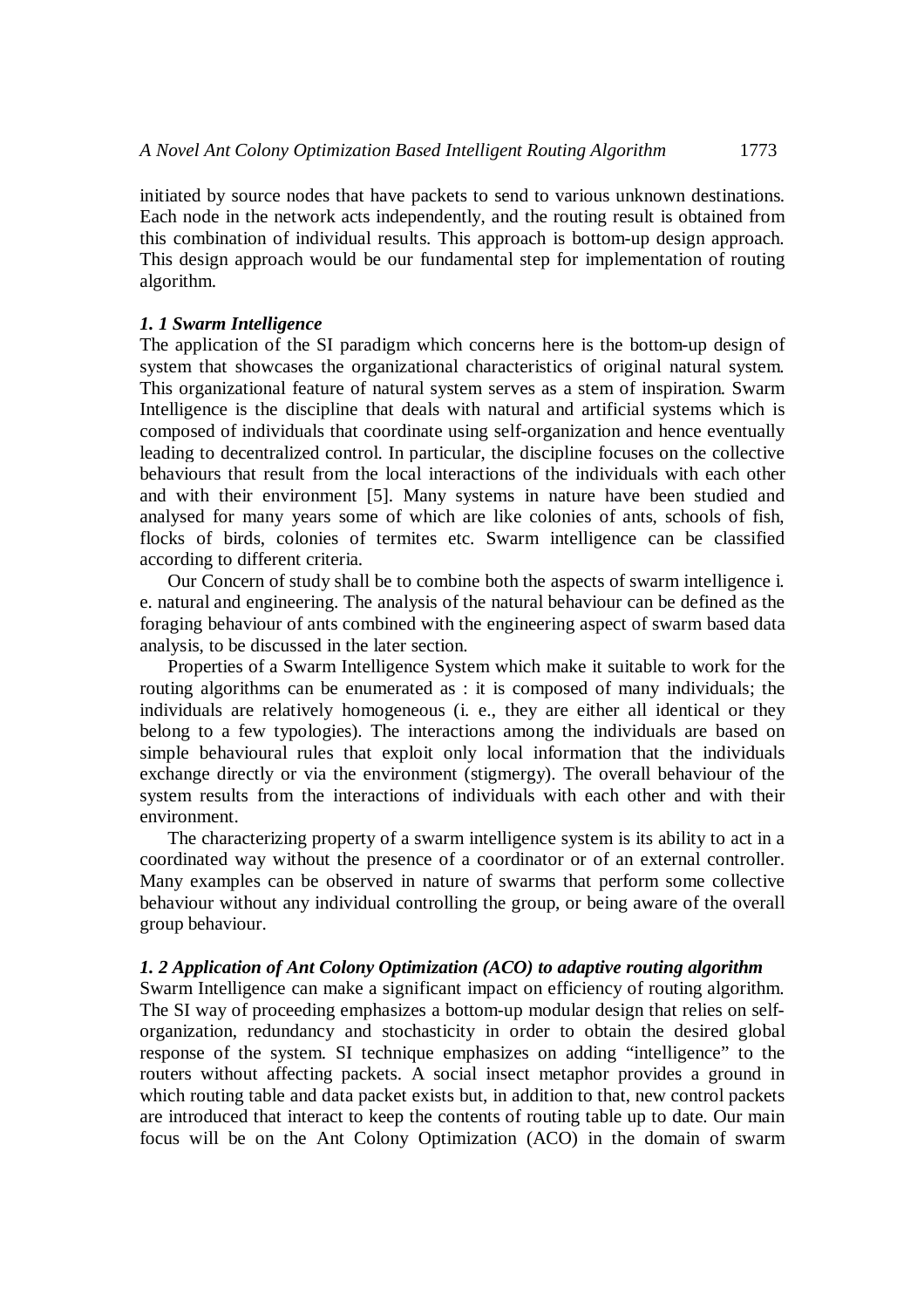intelligence. ACO takes inspiration from the pheromone-mediated ability of ant colonies to find the shortest paths between their nest and sources of food to define a meta-heuristic for combinatorial optimization based on the use of ant-like agents and stigmergic communication of artificial pheromone information.

The rest of the paper is organized as follows : Section 2 provides the view of work done so far. Section 3 describes the existing ant colony optimization approach. Section 4 discusses our proposed approach and intelligent Distance Vector Routing. Section 5 provides comparative analysis of existing approach and our proposed approach. The chapter is finally concluded in Section 6.

#### **Work done till date**

The first swarm-based approaches to network management were proposed in 1996 by Schoonderwoerd et al [6] and in 1998 by Di Caro and Dorigo [7]. Schoonderwoerd et al. proposed *Ant-based Control* (ABC), an algorithm for routing and load balancing in circuit-switched networks; Di Caro and Dorigo proposed AntNet, an algorithm for routing in packet-switched networks. While ABC was a proof-of-concept, AntNet, which is an ACO algorithm, was compared to many state-of-the-art algorithms and its performance was found to be competitive especially in situation of highly dynamic and stochastic data traffic as can be observed in Internet-like networks [8]. First we will look at the original AntNet algorithm then we'll work on the proposal to implement it on the routing algorithm which is the main problem to be faced while working with ant colony optimization.

## **Existing Ant Colony Optimization**

An Ant Colony Optimization algorithm (ACO) is essentially a system based on agents which simulate the natural behavior of ants, including mechanisms of cooperation and adaptation. In the use of this kind of system as a new meta-heuristic was proposed in order to solve combinatorial optimization problems. This new meta-heuristic has been shown to be both robust and versatile  $-$  in the sense that it has been successfully applied to a range of different combinatorial optimization problems [9]. Stigmergy is the inspiration of ant colony optimization arose. Stigmergy is the process of locally sensing and modifying the environment [10]. Stigmergy is at the core of most of all the amazing collective behaviors exhibited by the ant colonies.

The original AntNet algorithm, Ants are only capable of simple stochastic decisions influenced by the availability of previously laid stigmergic trails. The chemical denoting a stigmergic trail is subject to decay over time and reinforcement proportional to the number of ants taking the same path. Trail building is naturally a bidirectional process, ants need to reach the food (destination) and make a successful return path, in order to significantly reinforce a stigmergic trail. Moreover, the faster the route, the earlier the trail is reinforced. An ant on encountering multiple stigmergic trails will probabilistically choose the route with the greatest stigmergic reinforcement. Naturally, this will correspond to the 'fastest' route to the food (destination). The probabilistic nature of the decision, however, means that ants are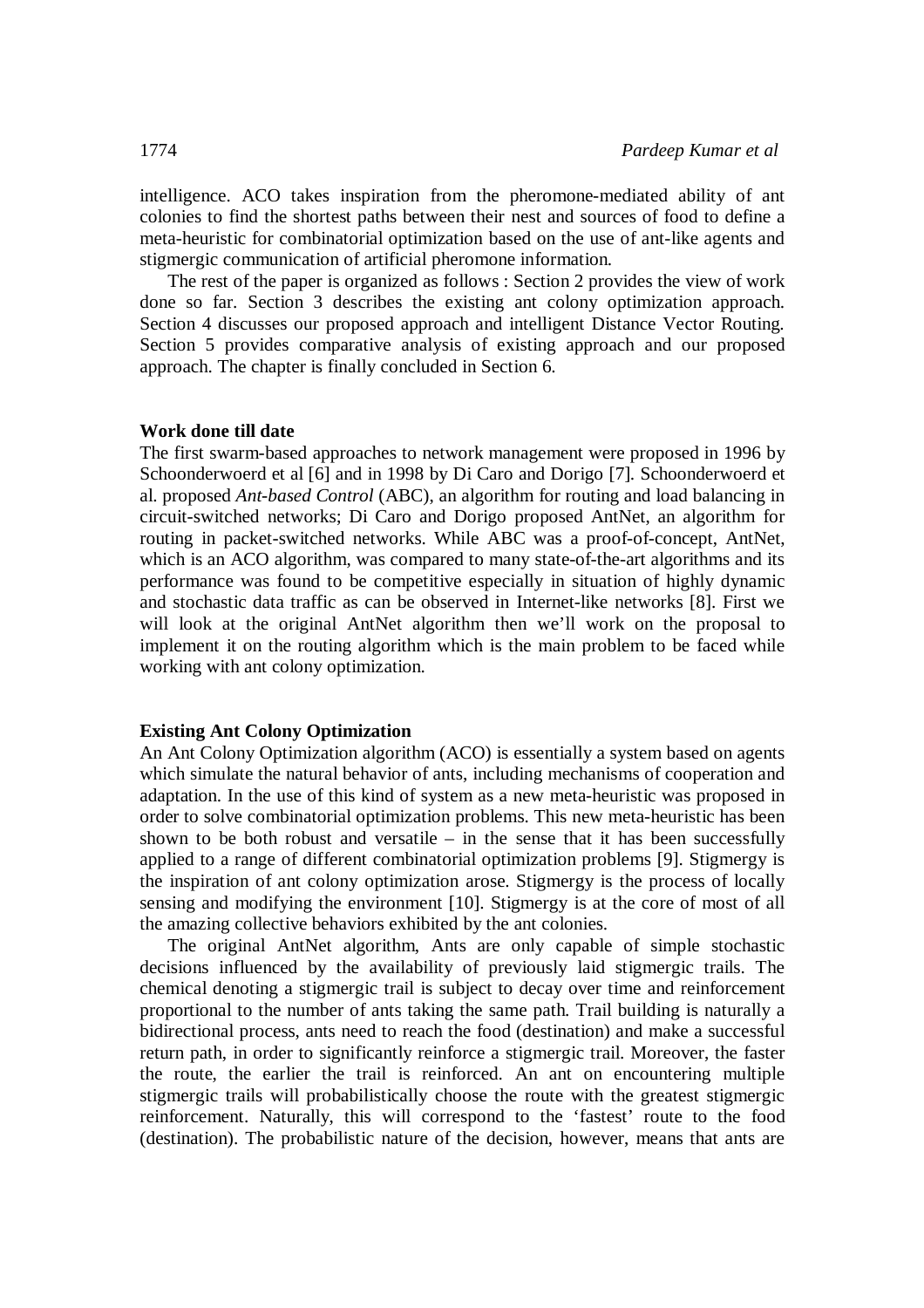still able to investigate routes with a lower stigmergic trial. *Pseudo-code of AntNet algorithm [11]* Procedure ACO\_meta-heuristic () While (termination\_criteria\_not\_satisfied) schedule activities ants generation and activity  $()$ ; pheromone\_evaporation (); end schedule\_activities end while end procedure procedure ants\_generation\_and\_activity () while (available\_resources) schedule the creation of new ant  $()$ ; new active ant (); end while end procedure procedure new\_active\_ant () initialize ant ();  $M =$  update ant memory (); while (current\_state  $!=$  target\_state)  $A = read local$  ant routing table ();  $P =$  compute transition probabilities (A, M, d); next state = apply ant decision policy ( $P, d$ ); next state = apply ant decision policy (P, d); move\_to\_next\_state (next\_state); if (online\_step\_by\_step\_pheromone\_update) deposit pheromone on the visited arc (); update ant routing table  $()$ ; end if  $M = update\_internal\_state()$ ; end while

if (online\_delayed\_pheromone\_update) for each visited\_arc (belong to) Solution do deposit\_pheromone\_on\_the\_visited\_arc (); update ant routing table  $()$ ; end for each end if die ();

end procedure

In AntNet, it is assumed that routing tables, *Tk*, exist at each node, *k*, in which a routing decision is made. Tables consist of *L* rows, one row for each neighbouring node/link. As far as a normal data packet is concerned, if the destination, *d*, from current node, *k*, is a neighbour then the routing is still a stochastic decision. In all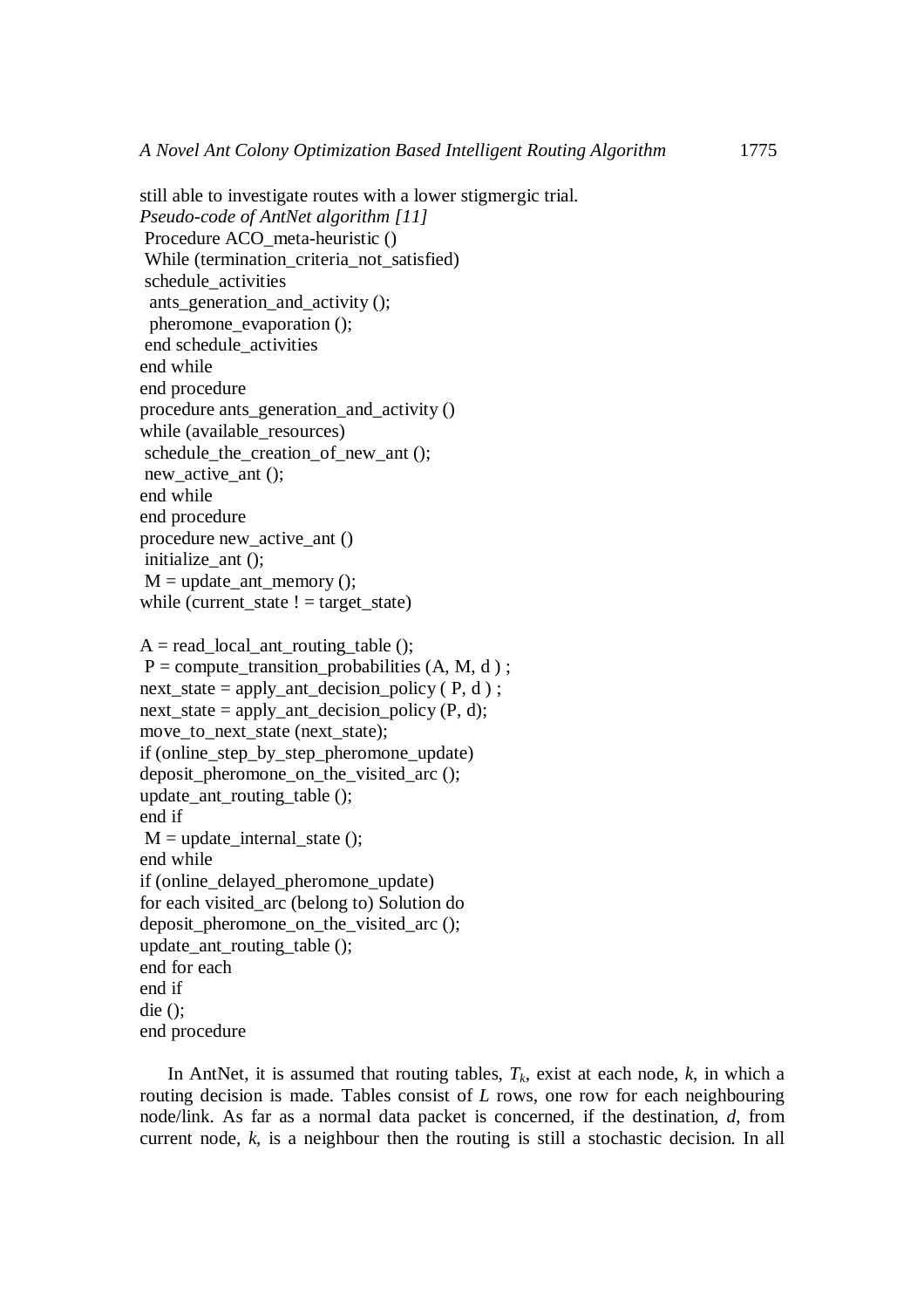other cases, a route is selected based on the neighbour node probabilities.

# **The mathematics involved :**

The transition rule which includes the probability.

The state transition rule used by ant system, called a random-proportional rule, is given by Eq. (1), which gives the probability with which ant k in node r chooses to move to the node s.

T (r, s) is the amount of pheromone currently on the path that goes directly from node r to node s.

H  $(r, s)$  is the heuristic value of that link- this is chosen to be 1/distance  $(r, s)$ -i. e. shorter the distance higher will be the heuristic value.

 $P_k(r, s)$  is the probability that the ant k will chose the link from node r to nodes.

The rule is :

$$
p_k(r,s) = \frac{T(r,s) * H(r,s)^\beta}{\sum_{c \in all allowednode} T(r,c) * H(r,s)^\beta}
$$
(1)

We simulate the behaviour of real ant on the artificial ant by taking the probabilistic routing decision according to the above rule, we model the artificial ants by assigning it to preferentially move in the direction of high pheromone intensity. This method of pheromone trail and intensity give rise to stochasticity that provides adaptability. The heuristic value allows for dynamic adaptations based on traffic variations.

In ant system, the updating of pheromone trail is done with the following rule :  

$$
\tau(r,s) \leftarrow (1-\alpha) * \tau(r,s) + \sum_{k=1}^{m} \Delta \tau_k (r,s)
$$
 (2)

While travelling to d, the forward ant records the delays it experiences. Once it reaches d, it becomes a *backward ant, which returns to the source* node s tracing back the path followed by the forward ant. At each node i along this path, the backward ant updates the entries in i's tables for destination d. First, the estimates in the traffic statistics table are updated using the trip time t experienced by the ant. Then the pheromone entry  $d_{ii}$  is updated, with j being the neighbour over which the backward ant arrived in i. To this end, a reinforcement value r is first calculated, which reflects how good t is compared to the information about previous trip times that is stored in the statistics table. Then,  $d_{ij}$  is updated with r using a moving average. The same process is repeated for all visited nodes in the path from i to d.

#### **Proposed Approach**

The given map contains 12 paths on which the ant colony will move towards its food source.

1-3-8, 2-3-8, 1-4-5-7-8, 2-4-5-7-8, 1-4-5-7-9, 2-4-5-7-9, 1-4-6-7-9, 2-4-6-7-9, 1-4- 6-7-9, 2-4-6-7-9, 2-3-9, 1-3-9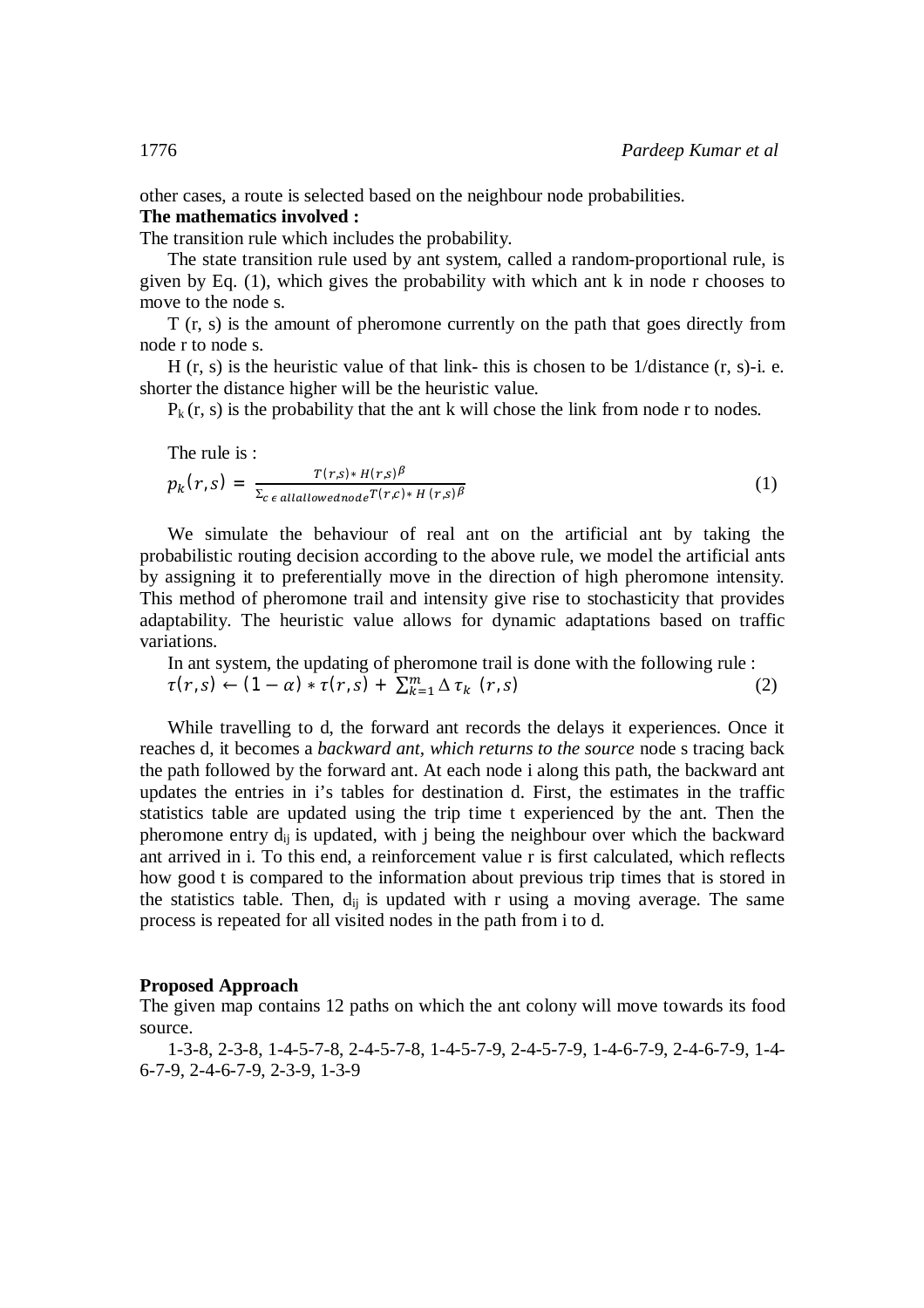

**Fig 1 an Ant Colony Network**

The shortest path out of the above 12 paths is 1-3-8. Though some ants will move through other paths but the pheromone trail evaporation on 1-3-8 path would be lower in rate as compared to other paths and hence the ant follow-rate on this path would be maximum. Since being the shortest path, the ants travelling on this path will return earlier and hence will make deep impression of pheromone trail faster and other ants will follow this shortest path with maximum pheromone amount.



**Fig 2 various paths a packet can travel from source to destination**

Any data travelling from its source to reach its destination would need to travel a number of intermediary nodes (these nodes can be servers or any service units). This can be seen as being in similar fashion like ants travelling from their colony to food source. Our foremost priority here is to formulate a technique in a manner such that the natural phenomenon of trail (stigmergy) can be implemented artificially for our purpose. What we would follow for our data packets would be a proactive model. In this model, the data packet would not be a function of conditioning and conditions but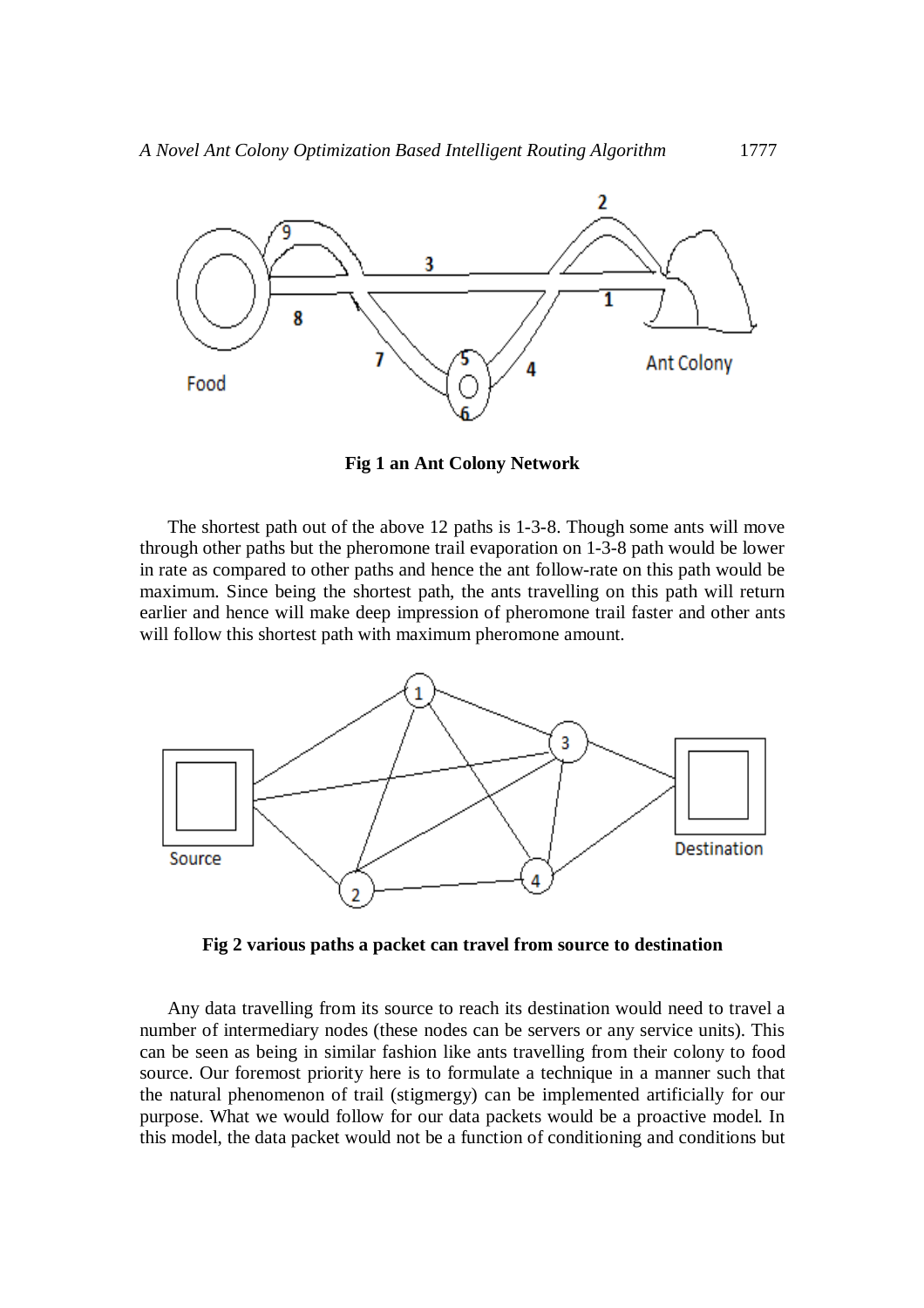rather it would be a product of its choice, decision or self-awareness based on our implementation method of pheromone trail.

To implement pheromone trail, we propose the "method of count". Every node on its routing table will contain an additional column which is called "count". This count column would represent the number of packets passing through that node, which would increment with every packet passing through that node and going to the same destination as registered by the previous node. Another packet passing through the same node but not having same destination as other would have a different count identifier. Any data packet passing a particular node would leave a unique number such that the same packet after reaching its destination would return an acknowledgement permitted by the destination; this acknowledgement would be identified by the same unique number as left by its parent data packet. The complexity involved in this technique is that more the number of different destinations packet passing through a particular node more will be the count identifiers.

# *Proposed Pseudo code for Ant Colony Optimization*

initialize all nodes to initial pheromone level (count)  $\tau$ 0; place each ant on any random node; for each iteration do : do while each ant has not completed its tour : for each ant do : move ant to next node by the probability function; increment the counter for each node; end; end; end; for each iteration; do while ant has not completed its tour; for each ant do; move ant to previous node by probability function; increment counter; end; end; for each ant with a complete tour do : initialize timer to 0; evaporate pheromones; apply pheromone update; if (ant k's tour is shorter than the global solution) update global solution to ant k's tour decrement counter; end; end;

Pseudo Code for proposed distance vector routing protocol on our proposed algorithm

 R[d]. link is the outgoing link that the router uses to forward packets towards destination d.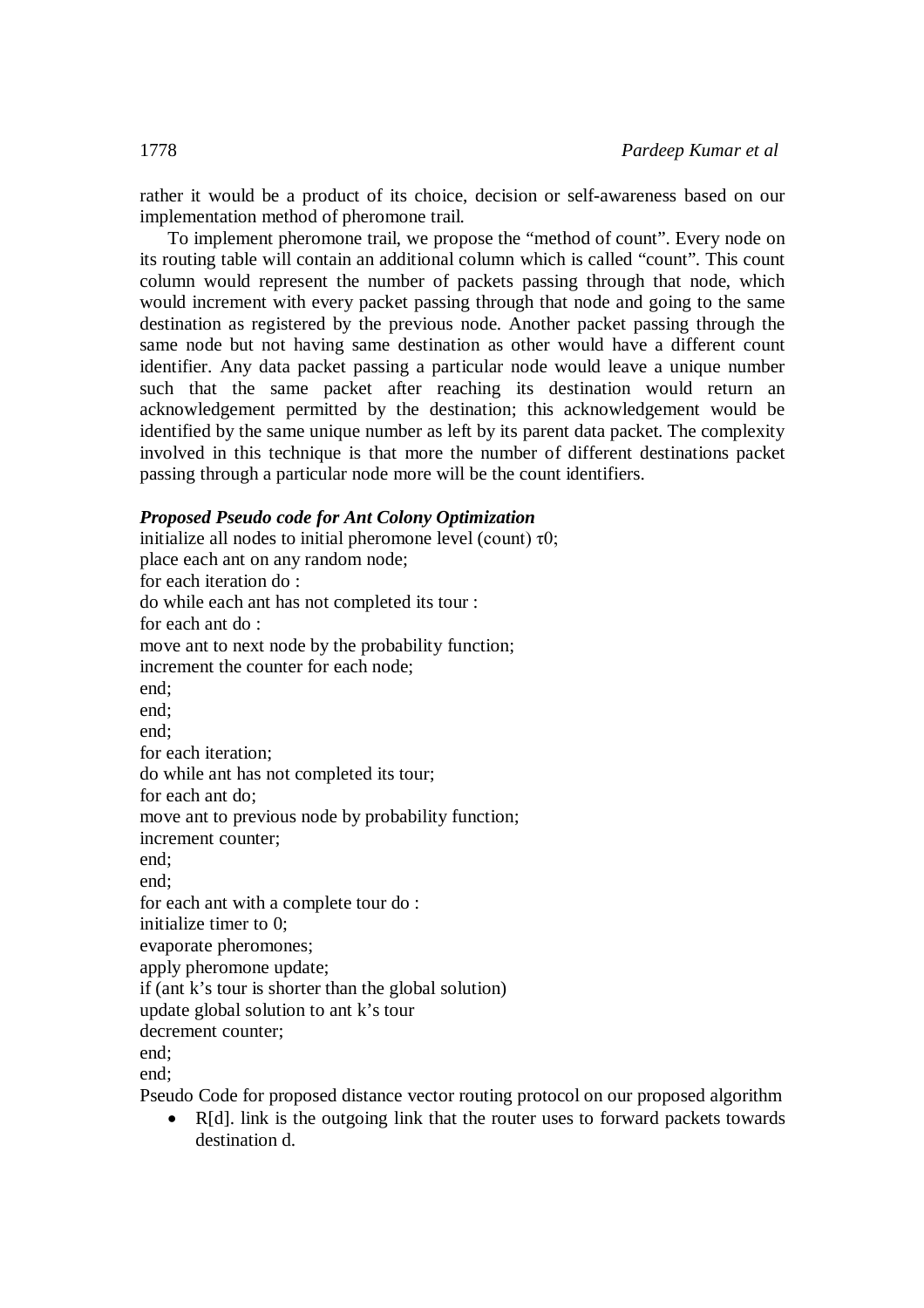- R[d]. pheromone is the sum of the metrics of the links that compose the shortest path to reach destination d.
- R[d]. time is the timestamp of the last distance vector containing destination d.

```
Every N seconds :
v = Vector()for each iteration do #do while each packet has not completed its tour;
{for each destination=d in R[] {
v. add (Pair (d, R[d]. pheromone)); }}
for each interface {
Send (v, interface) # send vector v on this interface 
move packet to next node by probability function; #using Eq (1)
increment counter for R[d];}
Received (Vector V[], link l)
{ # received vector from link l for each destination=d in V[]
\{ if not (d is in R[])
\{ \# new route R[d]. pheromone=V[d]. pheromone + l. pheromone;
R[d]. link=l:
R[d]. time=now;
\} else { if ( ( (V[d]. pheromone+l. pheromone) > R[d]. pheromone) or ( R[d]. link ==
l) )
{ # Better route or change to current route R[d]. pheromone=V[d]. pheromone+l. 
pheromone; 
R[d]. link=l; #apply pheromone update usingEq (2)
R[d]. time=now; } }
if packet reaches its destination {
send (ack); }
for each packet with complete tour
{ intialise timer to 0;
evaporate pheromones; #before the timer expires
decrement counter;
}
```
# **5. Comparison**

Distance vector routing protocols tend to suffer from a number of significant shortcomings. The disadvantages tend to magnify significantly as the internetwork grows. First, routing tables in a large internetwork can be correspondingly large, and they can consume significant bandwidth in the exchange process. Given that most distance vector routing protocols generate periodic updates at intervals of 10 to 90 seconds, this can result in the routing protocol consuming a significant amount of bandwidth [12].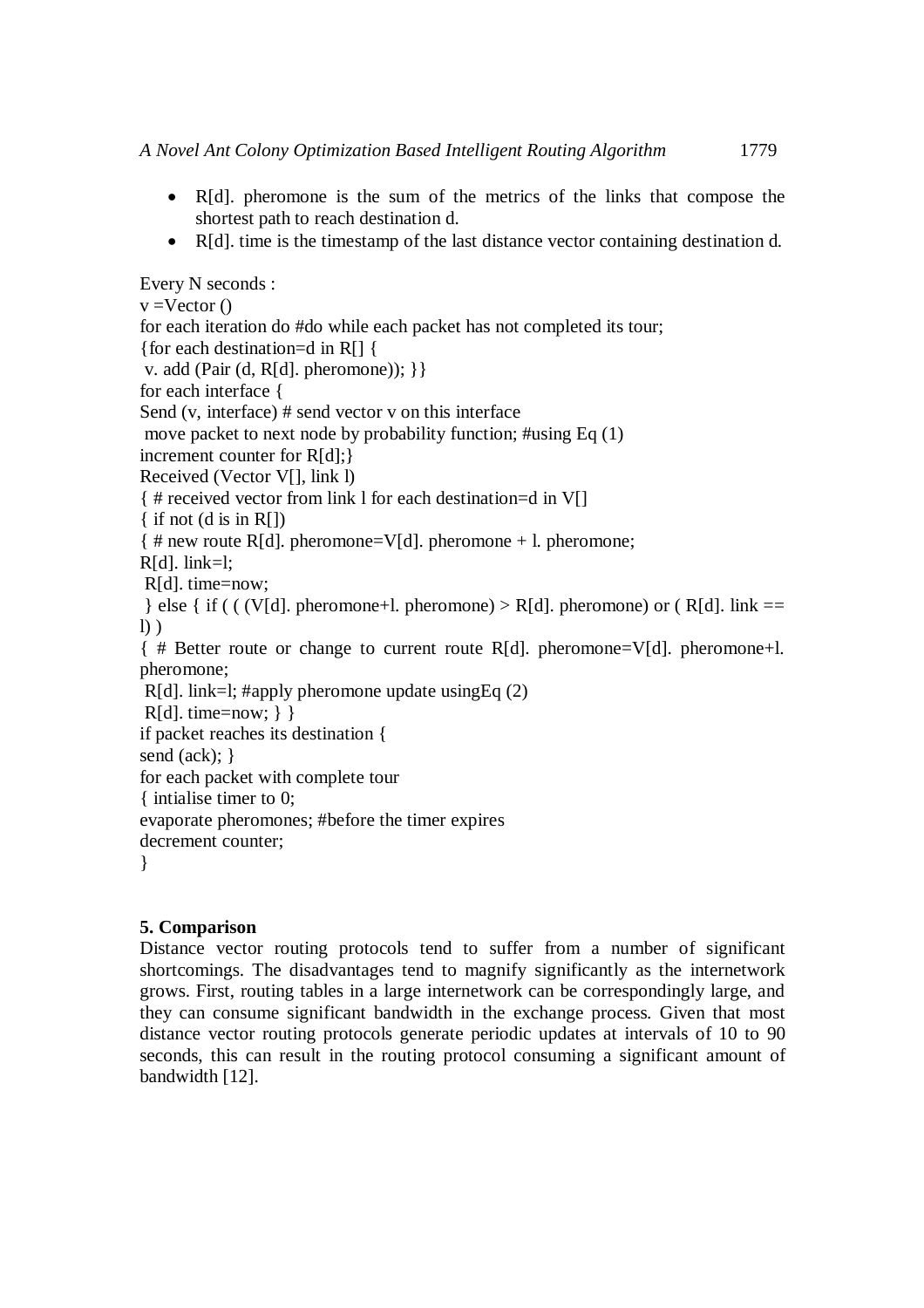| <b>Problem Type</b>  | <b>Distance Vector Routing</b>        | <b>Proposed Algorithm</b>          |
|----------------------|---------------------------------------|------------------------------------|
| <b>Type</b>          | This algorithm is based on            | It is a packet based algorithm. In |
|                      | destination vector stored in the      | which pro-activity is the main     |
|                      | routing table i. e. it is destination | property showcased by each         |
|                      | based.                                | packet.                            |
| <b>Stochasticity</b> | The stochasticity property is not     | Path to be taken by the packet is  |
|                      | an option in distance vector          | completely random which is by      |
|                      | routing as the shortest path          | virtue of stochasticity property,  |
|                      | computed by algorithm is the only     | hence there is possibility of      |
|                      | path packets can choose.              | generation of new solutions.       |
| Input                | The solution is obtained by           | The solution is obtained by        |
|                      | interaction of routing table at       | interaction of many packets while  |
|                      | routers which contains the            | finding the destination i. e. a    |
|                      | destination address and distance      | multiple –interaction property.    |
|                      | path (shortest path).                 |                                    |
| Aim                  | It works to obtain a single shortest  | It supports multiple paths so load |
|                      | path instead of multiple path hence   | balancing can be achieved along    |
|                      | does not show autonomous              | with the shortest path.            |
|                      | property.                             |                                    |
| Convergence          | Shows premature convergence.          | Premature convergence is not a     |
| Problem              |                                       | problem as it makes use of         |
|                      |                                       | distributed computation.           |

**Table-1 Comparative Analysis of Distance Vector Routing Protocol and our Proposed Algorithm for Distance Vector Routing**

Our proposed algorithm exhibits Inherent parallelism as ants work autonomously in finding the shortest path to reach their destination. It is based on a pro-active approach in which each ant reaches its destination independently. In our algorithm, Positive Feedback results in effective and quick discovery of better solutions as the ant traverses the path from source to destination (vice versa) on the basis of probability function and pheromone trail. It overcomes the disadvantage of Distance Vector Routing by overcoming premature convergence through distributed computation. Also it can to some extent overcome the count to infinity problem.

Many different simulators are available like NS2, NS3, OMNet++, QualNet, Opnet etc. Here we will be using  $OMNet++$  as our simulator tool.  $OMNeT++$  is an object-oriented modular discrete event network simulation framework [14]. An OMNeT++ model consists of modules that communicate with message passing. The active modules are termed simple modules; they are written in C++, using the simulation class library. Simple modules can be grouped into compound modules and so forth; the number of hierarchy levels is unlimited. We would be judging our network performance based on the proposed algorithm using specific parameters which will determine the effectiveness of a network model. These performance metrics criteria are : Throughput : the ratio of packets received by the destination to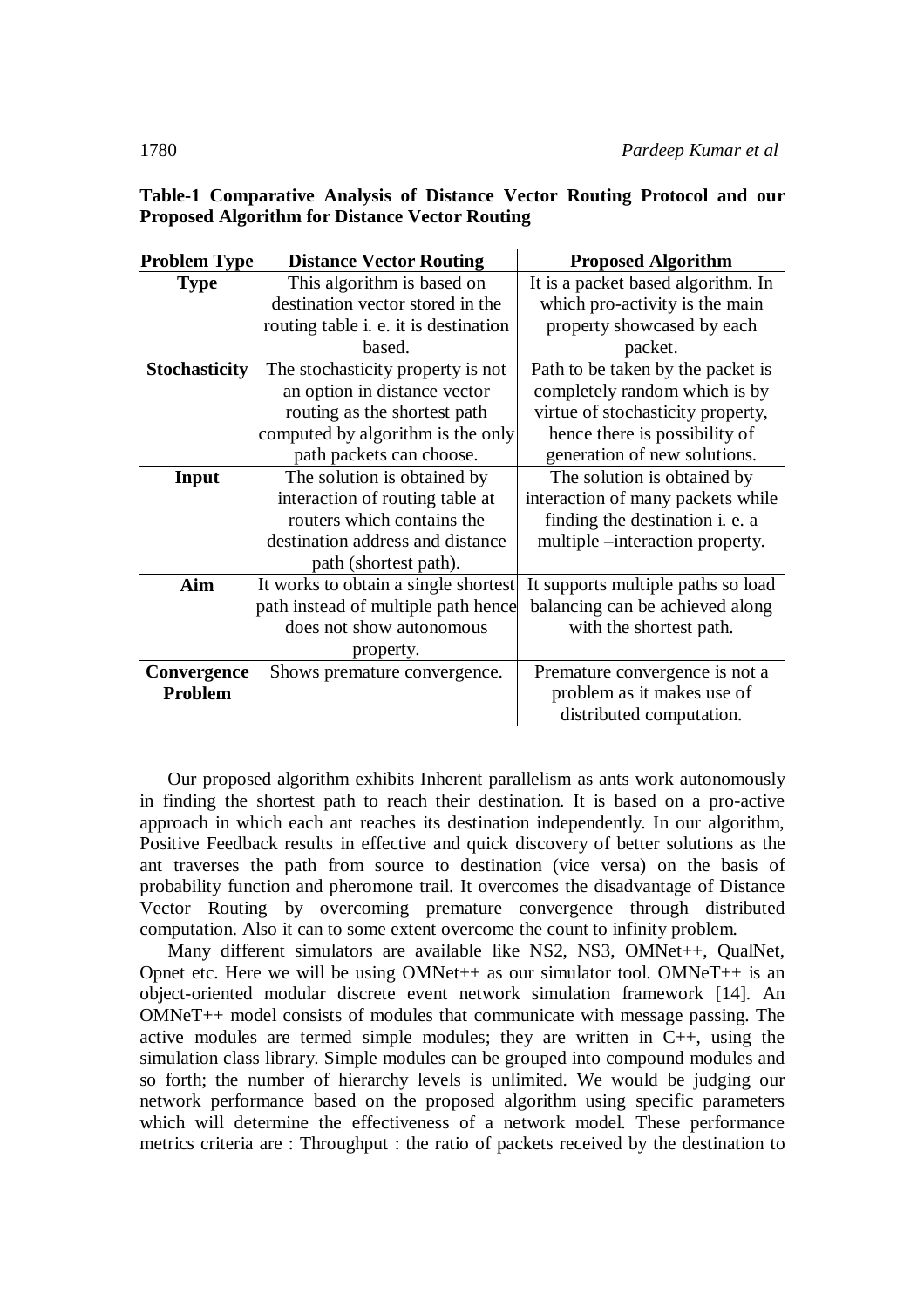that produced by the source; Average delay : route buffering delays, queuing time delay, retransmission need and delay, propagation and transfer times; No. of packets dropped : no. of packets unable to reach their destination; Routing check packets / overhead : sent for route discovery or maintenance.

#### **6. Conclusion**

A good algorithm would be the one which shows the first parameter i. e. throughput as high and other parameters with a lesser value. A comparison of reactive and proactive model also needs to be analysed.

In this paper, we studied the performance of distance vector routing protocol over defined communication networks. The drawbacks of distance vector routing have already been explained above. We use our proposed algorithm which is loosely based on original AntNet algorithm to overcome these shortcomings and subsequently optimize the routing protocol using its characteristics of stochasticity and stigmergy. Hence, our proposed algorithm is better than distance vector routing protocol in terms of throughput and performance. Concerning the future impact to the network, scalability cannot be overlooked. We also need to consider the fact that increase in packet size effect the performance of the network. For our future work, we will work on Congestion control like error control and flow control.

#### **References**

- [1] "Principles and applications of swarm intelligence for adaptive routing in telecommunications networks", Frederick Ducatelle, Gianni A. Di Caro, Luca M. Gambardella, "DalleMolle" Institute for Artificial Intelligence Studies (IDSIA)
- [2] "On a routing problem. *Quarterly of Applied Mathematics"*, 16 (1) : 87–90, 1958, R. Bellman
- [3] Principles and applications of swarm intelligence for adaptive routing in telecommunications networks Frederick Ducatelle, Gianni A. Di Caro, Luca M. Gambardella
- [4] E. Bonabeau, M. Dorigo, and G. Theraulaz. *Swarm Intelligence : From Natural to Artificial Systems*. Oxford University Press, New York, NY, 1999.
- [5] "The Ant Colony based routing algorithm for MANETs", MesutGunes, UdoSorges, ImedBouazizi
- [6] "AntNet : Distributed stigmergic control communications networks", DiCaro, Dorigo
- [7] http : //iridia. ulb. ac. be/mbiro/paperi/DorBir2007sp. pdf
- [8] M. Dorigo, G. Di Caro and L. M. Gambardella, "Ant algorithms for discrete optimization, " *Artificial Life*, vol. 5, no. 2, pp. 137-172, 1999.
- [9] M. Dorigo, E. Bonabeau, and G. Theraulaz. Ant algorithms and stigmergy. *Future Generation Computer Systems*, 16 (8) : 851–871, 2000.